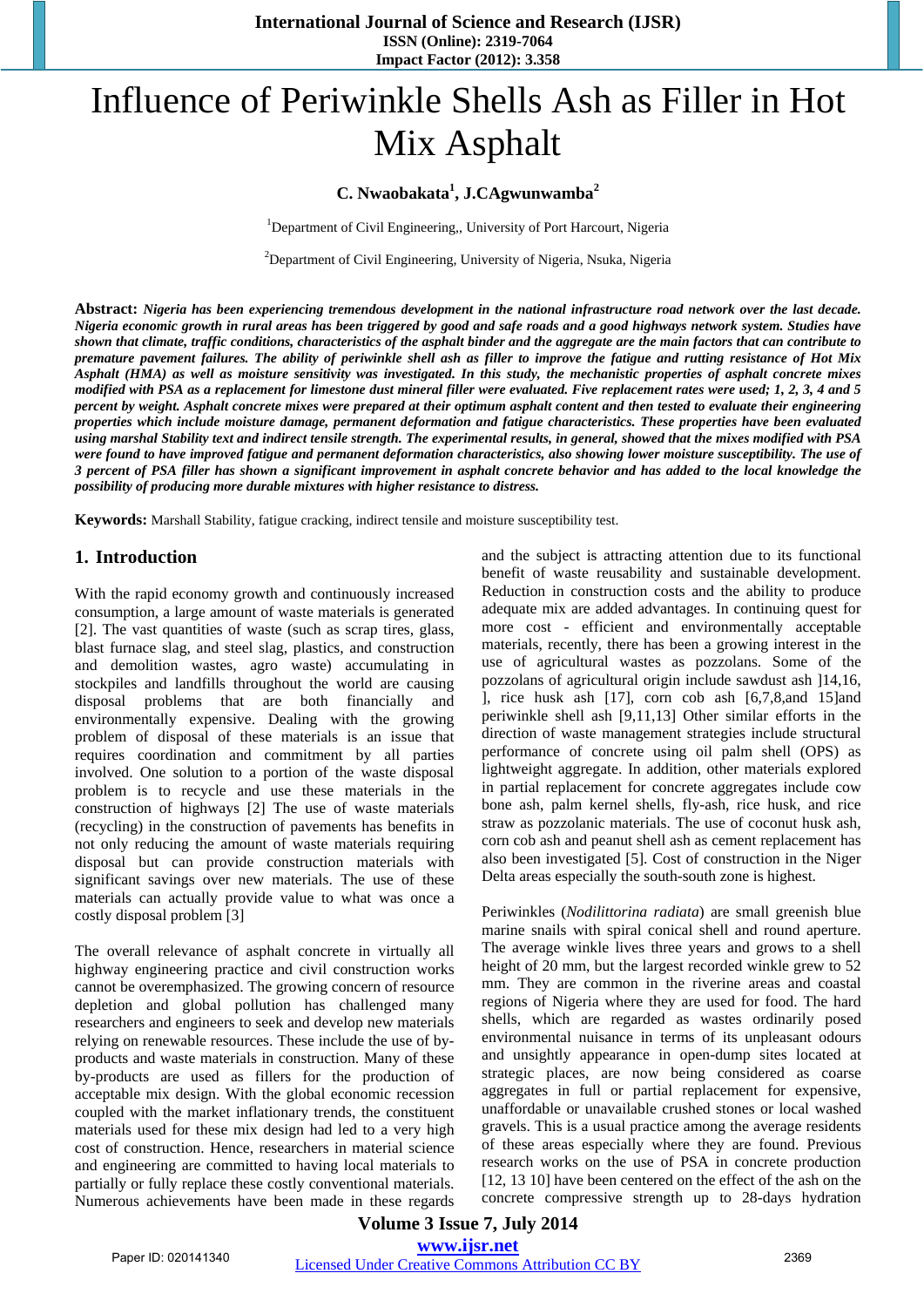period. The use of PSA as partial replacement of cement in concrete by [18, 16] only investigated the effect of varying percentages of the ash on the compressive strength of the concrete produced.

This paper therefore studies the physical properties of periwinkle shell ash as filler with respect to the requirements for hot mix asphalt concrete. The marshal stability test made with varying percentages of periwinkle shell ash (PKA) and indirect tensile strength were also investigated.

# **2. Materials and Methods**

The materials used in this research include 40/50 penetration grade bitumen, river sand free from deleterious materials and crushed granite was purchased from a quarry site at mile 3 area of Port Harcourt and periwinkle shells were obtained in sufficient quantities from mile 3 market where they were dumped after the removal of the edible portion. Impurities such as soils and other dirt were removed and the shells were sun dried and oven dry at a temperature of 400c and crushed. And sieved with sieve No 200. Table 1 gives a summary of the result of some of the test performed on the bitumen. Also Table 2 gives some properties of coarse and fine aggregates.

#### **2.1 Testing program**

#### **2.1.1 Marshall Stability**

Marshall Stability and flow test were carried out on compacted specimens at various binder contents according to ASTM D1559. The Marshall test is an empirical test in which cylindrical compacted specimens, 100mm diameter by approximately 63.5mm high are immersed in water at  $60^{\circ}$ C for 30-40 min and then loaded to failure using curve steel loading plates along a diameter at a constant rate of compression of 51mm/min. The Marshall Stability value in (KN) is the maximum force recorded during compression whilst the flow in (mm) is the deformation recorded at maximum force. The binder content at maximum bulk specific gravity, maximum stability, 4% air void in total mixture, and 80% void in the aggregate mass filled with binder are used in order to determine the optimum binder content.

#### **2.1.2 Indirect tensile strength test** (ITS)

The indirect tensile strength test (ITS) is performed at loading rate of 51mm/min by using the Marshall apparatus. The (ITS) test involves loading a cylindrical specimen with compressive loads that act parallel and loading diametrical plane. The ITS test is carried out to define the tensile characteristics of asphalt concrete which can be further related to cracking properties of the pavement. To compute the ITS, according to the maximum load carried by a specimen at failure, the following equation is used:

# $ITS = \frac{2P}{\pi h d}$

Where  $P_{\text{max}}$  is the maximum applied load (KN), h is thickness of specimen (mm), d is diameter of specimen (mm).

|  | Table 1: Physical properties of the bitumen |
|--|---------------------------------------------|
|--|---------------------------------------------|

| properties                                 | standard       | <b>Bitumen</b> |
|--------------------------------------------|----------------|----------------|
| Specific gravity (g/cm3) at $25^{\circ}$ C | ASTM D70       | 1.05           |
| Penetration $(0.1$ mm $)$ , $100$ g, $5s$  | <b>ASTM D5</b> | 43             |
| Softening point $(^0C)$                    | $ASTM D36$ 51  |                |

**Table 2: Properties of mineral aggregate** 

| Properties                                  | °00 °0<br>standard    | coarse fine |  |
|---------------------------------------------|-----------------------|-------------|--|
| Abrasion loss (%) (Los angeles) ASTM DC 131 |                       | 30          |  |
| Specific gravity $(g/cm3)$                  | ASTM C127             | 2.63        |  |
| Specific gravity $(g/cm3)$                  | ASTM C <sub>128</sub> |             |  |

**Table 3:** Chemical Content of Periwinkle

| Elemental oxidation           | $\%$  |
|-------------------------------|-------|
| SiO2                          | 33.84 |
| Al2O3                         | 10.2  |
| Fe2O3                         | 6.02  |
| CaO                           | 40.84 |
| MgO                           | 0.48  |
| SO <sub>3</sub>               | 0.26  |
| K2O                           | 0.14  |
| Na <sub>2</sub> O             | 0.24  |
| Mn2O3                         | 0     |
| P <sub>2</sub> O <sub>5</sub> | 0.01  |
| TiO <sub>2</sub>              | 0.03  |
| LOI                           | 7.6   |

#### **2.1.3 Resistance to moisture Damage**

Moisture susceptibility of asphalt mixture is defined as vulnerability of the mixture to be damaged by water. As moisture is collected within the asphalt mixture, it can damage the bond between the asphalt binder and the aggregates resulting in stripping. The moisture susceptibility of asphalt mixture was evaluated using AASHTO T283 test. The specimens sorted into two subsets were approximately equal. One subset was conditioned by soaking with distilled water for 2days. After soaking they were placed in water bath at  $60^{\circ}$ C for an hour. Also at the same time the unconditioned specimen were placed water bath at  $60^{\circ}$ C. After an hour of temperature stabilization, the indirect tensile strength was determined on all specimens. The ratio of the condition indirect tensile strength to unconditioned indirect tensile strength was calculated from the following equation:

$$
ITSR = \frac{ITSwitch}{ITSdrv}
$$

Where ITSR is indirect tensile ratio, ITS wet is average indirect tensile strength of wet subset (KPa); ITS dry is average indirect tensile strength of dry subset (KPa).

Mixture with tensile strength ratio less than 0.7 or 0.75 i.e (70-75%) are moisture susceptible and moistures with ratios greater than 0.7are relatively resistant to moisture damage

## **3. Results and Discussions**

#### **3.1 Marshall Stability**

In the Marshall test, the heights of the samples were measured and specimens were immersed in a water bath at 60°C for 35±5 minutes. Specimens were removed from the water bath and quickly placed in the Marshall loading head. The Marshall apparatus deformed the specimen at a constant rate of 50.8 mm per minute. Stability was identified as the

**Volume 3 Issue 7, July 2014** 

**www.ijsr.net**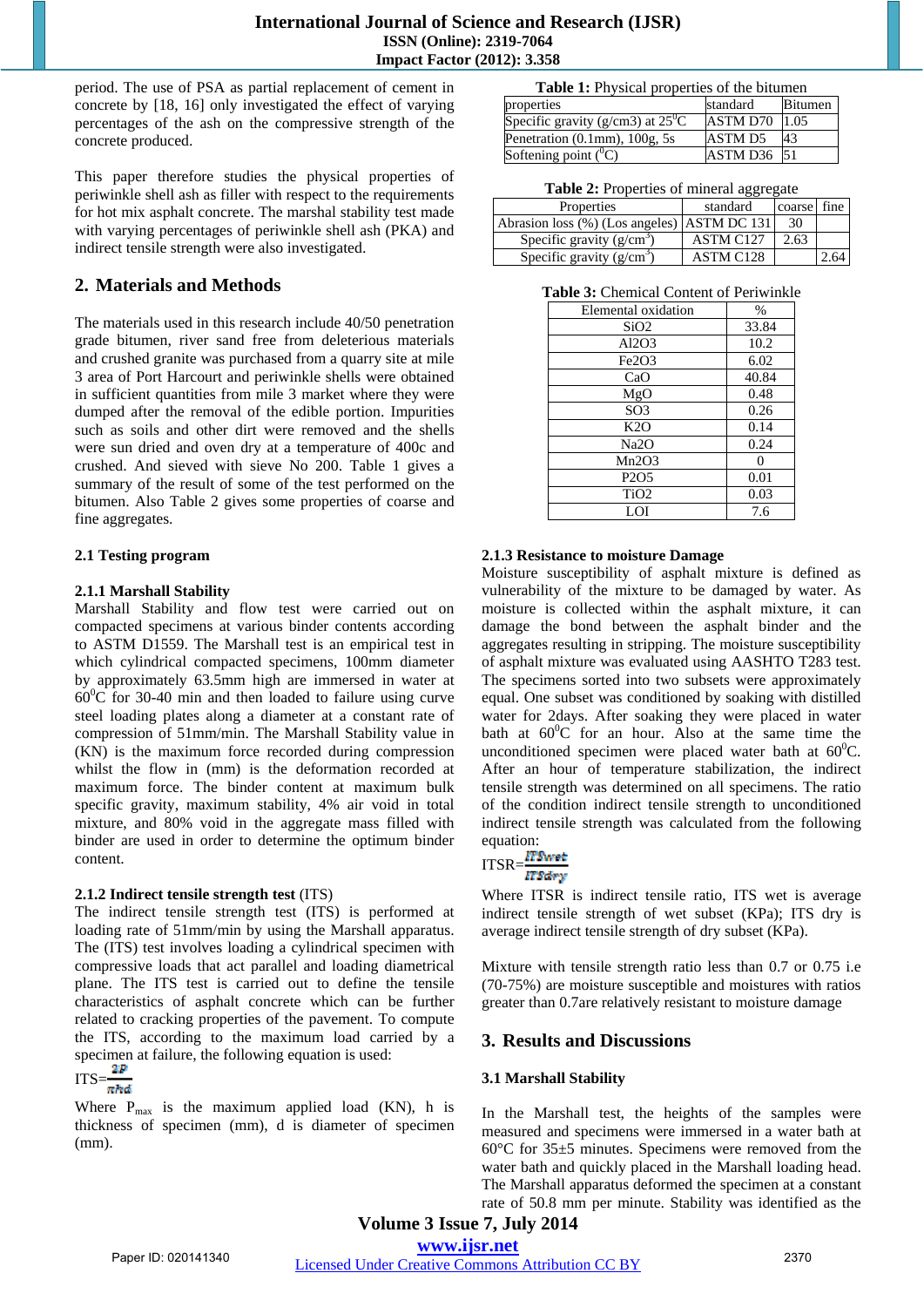#### **International Journal of Science and Research (IJSR) ISSN (Online): 2319-7064 Impact Factor (2012): 3.358**

maximum load sustained by the sample. Flow was the deformation at maximum load. The stability values were then adjusted with respect to sample height.

Figure 1 shows an initial increase in stability values once the filler content increased in the mixture, but it also decreases with higher filler contents. To increase stability, it seems that there is optimum percentage of filler content. A large amount of filler in the mixture produces lower contact points between aggregates, hence resulting in lower stability.



**Figure1:** Graph of stability vs. filler content

#### **3.2 Flow Values**

Figure 2 shows that an increase in filler content decreases the flow value and as such, when the filler content is higher than 3% (*i.e.* 4% and 5%), the flow values start to increase.



#### **3.3 Density**

Figure 3 shows an initial increase in density values once the filler content increased in the mixture, but it also decreases with higher filler contents. To increase density, it seems that there is optimum percentage of filler content. A large amount of filler in the mixture produces lower density.



**Figure 3:** Graph of Density vs. filler content

#### **3.4 Voids in Mineral Aggregate (VMA)**

Figure 5 shows consistent results concerning the effect of filler content on the VMA. Accordingly, an increase in filler content in the mixture followed a decrease in the VMA.



**Figure 4:** Graph of VMA vs. filler content

## **3.5 Air Void**

Figure 4 shows that an increase in filler content decreases the air void value linearly.



**Figure 5:** Graph of Air void vs. filler content

Figure 6 shows consistent results concerning the effect of filler content on the ITSR. Accordingly, an increase in filler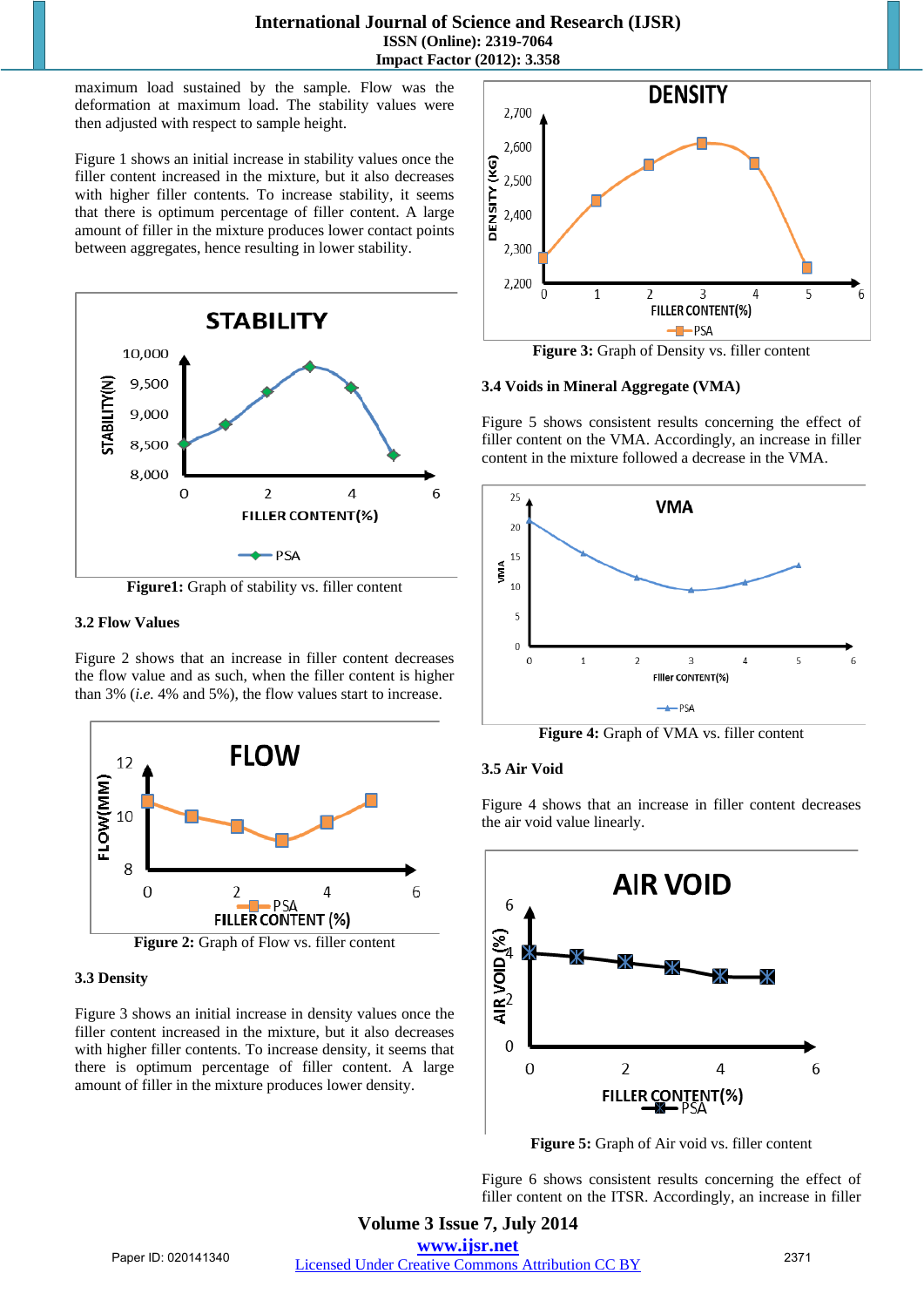#### **International Journal of Science and Research (IJSR) ISSN (Online): 2319-7064 Impact Factor (2012): 3.358**

content in the mixture followed an increase in the ITSR. Therefore, it can be said that the PSA as filler improved the moisture susceptibility of the mix.



**Figure 6:** Graph of ITSR vs. filler content

#### **3.6 Correlation between Fatigue Life with the stiffness and Deformation Properties of PSA**

Figures 7 showed that the correlation factor between the fatigue life and tensile strain was  $R2 = 0.98$ . The fatigue life of the specimens showed an inverse correlation with the horizontal strain. In simple words the increase in horizontal strain properties of the specimens is followed by a decrease in fatigue life of the specimens and this is expected and understood.



**Figure 7:** Graph of Fatigue vs horizontal tensile strain

# **4. Conclusion**

The use of periwinkle shell ash as filler revealed consistency of results in the present study. It was observed that the addition of filler positively affects the properties of bituminous mixtures by increasing its stability and voids and decreasing the flow value. As such, it can be said that filler has the potential to improve structural resistance to distress occurring in road pavement due to traffic loads. Further,

addition of filler improves fatigue life and permanent deformation of bituminous mixtures by improving mix stiffness. Compared to the control mixture, the filler content of 3% by weight of total mix resulted in highest performance in terms of stiffness, resistance to permanent deformation and fatigue; however, some mechanical properties of the same mix may be compromised when the filler content exceeds 3% level. To achieve these improvements, proper attention must be paid to ensure that the fillers are uniformly dispersed in the mixture. Periwinkle shell ash filler mixtures show significant increases in fatigue life, and moisture resistance, indicating good correlation between fatigue life and permanent deformation. This increase in stiffness is directly related to the addition of filler, and its contents and properties.

# **References**

- [1] Arnold, G, Werkmeister, S & Alabaster, D 2008, 'The effect of adding recycled glass on the performance of basecourse aggregate', NZ Transport Agency Research Report 351, New Zealand
- [2] Wu, S, Yang, W & Xue, Y 2003, 'Preparation and Properties of Glass-asphalt Concrete', *Key Laboratory for Silicate Materials Science and Engineering of Ministry of Education*, Wuhan University of Technology, Wuhan 430070,P.R China
- [3] Jony, H, Al-Rubaie, M, & Jahad, I 2011, 'The effect of using glass powder filler on hot asphalt concrete mixtures properties', *Engineering & Technology Journal*, Vol.29, No.1, pp. 44–57.
- [4] Muhamad Nazri Borhan, Amiruddin Ismail, and Riza Atiq Rahmat,2010 " Evaluation of Palm Oil Fuel Ash (POFA) on Asphalt Mixtures" Journal of Basic and Applied Sciences, 4(10): 5456-5463,
- [5] Nimityongskul P. and T. U. Daladar. 1995. Use of coconut husk ash, corn cob ash and peanut shell ash as cement replacement. Journal of Ferrocement. 25(1): 35- 44.
- [6] Adesanya, D. A. . (2001). "The effects of thermal conductivity and chemical attack on corn cob ash blended cement." *Professional Builder*, 66(5), 3–10.
- [7] Adesanya, D. A. and Raheem, A. A. (2009a). "Development of corn cob ash blended cement." *Construction and Building Materials*, 23(1), 348–352.
- [8] Adesanya, D. A. and Raheem, A. A. (2009b). "A study of the workability and compressive strength characteristics of corn cob ash blended cement concrete." *Construction and Building Materials*, 23(1), 311–317.
- [9] Badmus, M. A. O., Audu, T. O. K., and Anyata, B. U. (2007). "Removal of lead ion from industrial wastewaters by activated carbon prepared from periwinkle shell (typanotonus fuscatus)." *Turkish Journal of Engineering and Environmental Science*, 31, 251– 263.
- [10]Dahunsi, B. I. O. and Bamisaye, J. A. (2002). "Use of periwinkle shell ash (PSA) as partial replacement for cement in concrete." *Proceedings Nigerian Materials Congress and Meeting of Nigerian Materials Research Society*, Akure, Nigeria, 184–186.